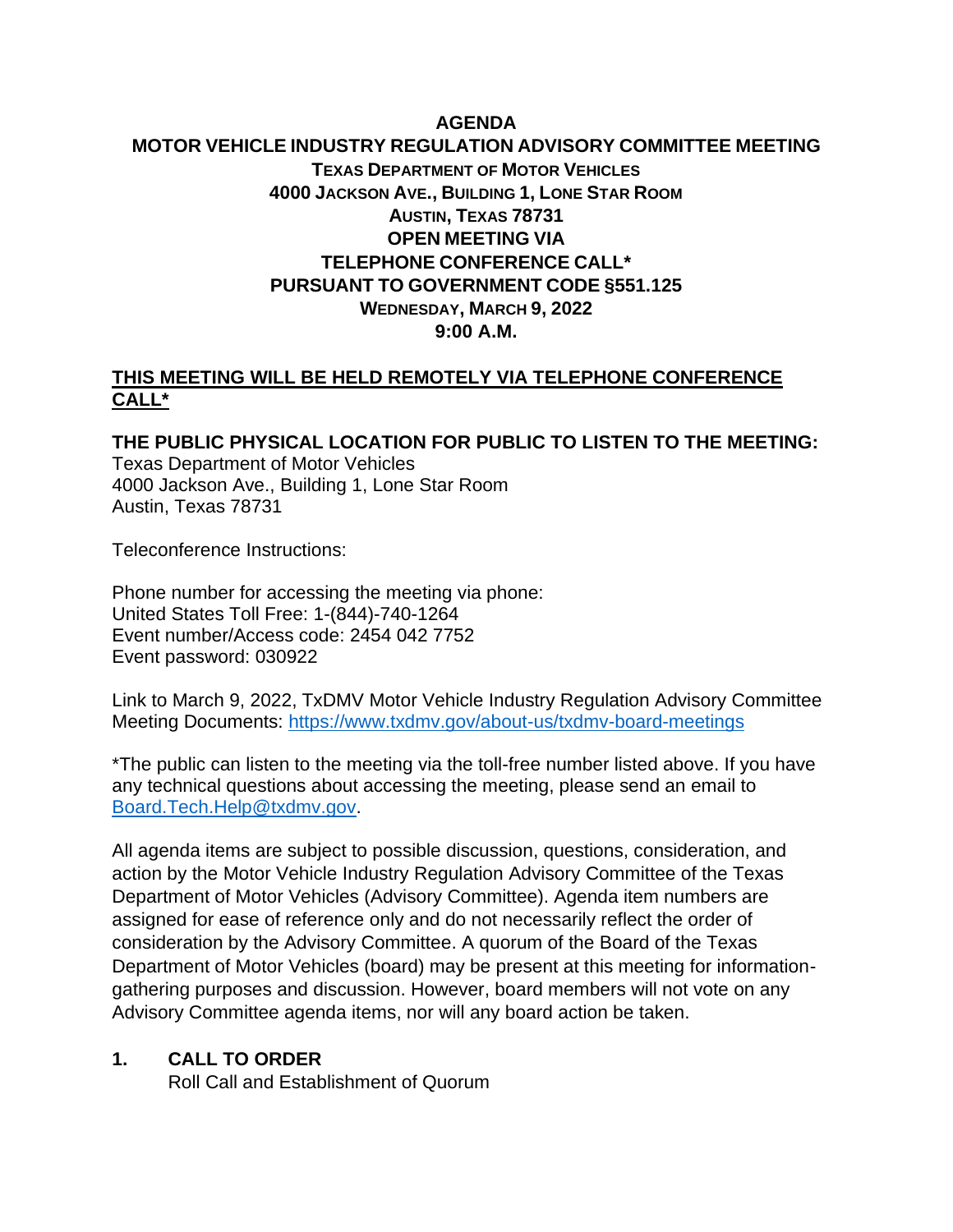### **2. DISCUSSION, BRIEFING, AND ACTION ITEMS**

- A. Pre-Licensing Process for Motor Vehicle Dealers related to Applicant Verification Processes including Location **Verification** 
	- i. Presentation by TxDMV Staff regarding Pre-Licensing Process related to Applicant Verification Processes for Motor Vehicle Dealers (BRIEFING)
	- ii. Recommendations of Advisory Committee to the Department regarding Pre-Licensing Process for Motor Vehicle Dealers related to Applicant Verification Processes including Location Verification (DISCUSSION AND ACTION ITEM)
- B. General Motors Company's Petition for Rulemaking to Amend 43 TAC §215.245(e) (BRIEFING AND DISCUSSION ITEM)

# **3. PUBLIC COMMENT**

# **4. ADJOURNMENT**

The Advisory Committee will allow an open comment period to receive public comment on any agenda item or other matter that is under the jurisdiction of the Advisory Committee. No action will be taken on matters that are not otherwise part of the agenda for the meeting. For subjects that are not otherwise part of the agenda for the meeting, Advisory Committee members may respond in accordance with Government Code Section 551.042 and consider referring the matter to the board.

If you want to comment on any agenda item (including an open comment under the agenda Item for Public Comment), you must complete a speaker's form at the registration table prior to the agenda item being taken up by the Advisory Committee or send an email to [GCO\\_General@txdmv.gov](mailto:GCO_General@txdmv.gov) to register by providing the required information prior to the agenda item being taken up by the Advisory Committee:

- 1. a completed [Public Comment Registration Form;](https://www.txdmv.gov/sites/default/files/board-meeting/materials/2020.1020%20Public%20Comment%20Registration%20Form.pdf) or
- 2. the following information:
	- a. the agenda item you wish to comment on;
	- b. your name;
	- c. your address (optional), including your city, state, and zip code; and
	- d. who you are representing.